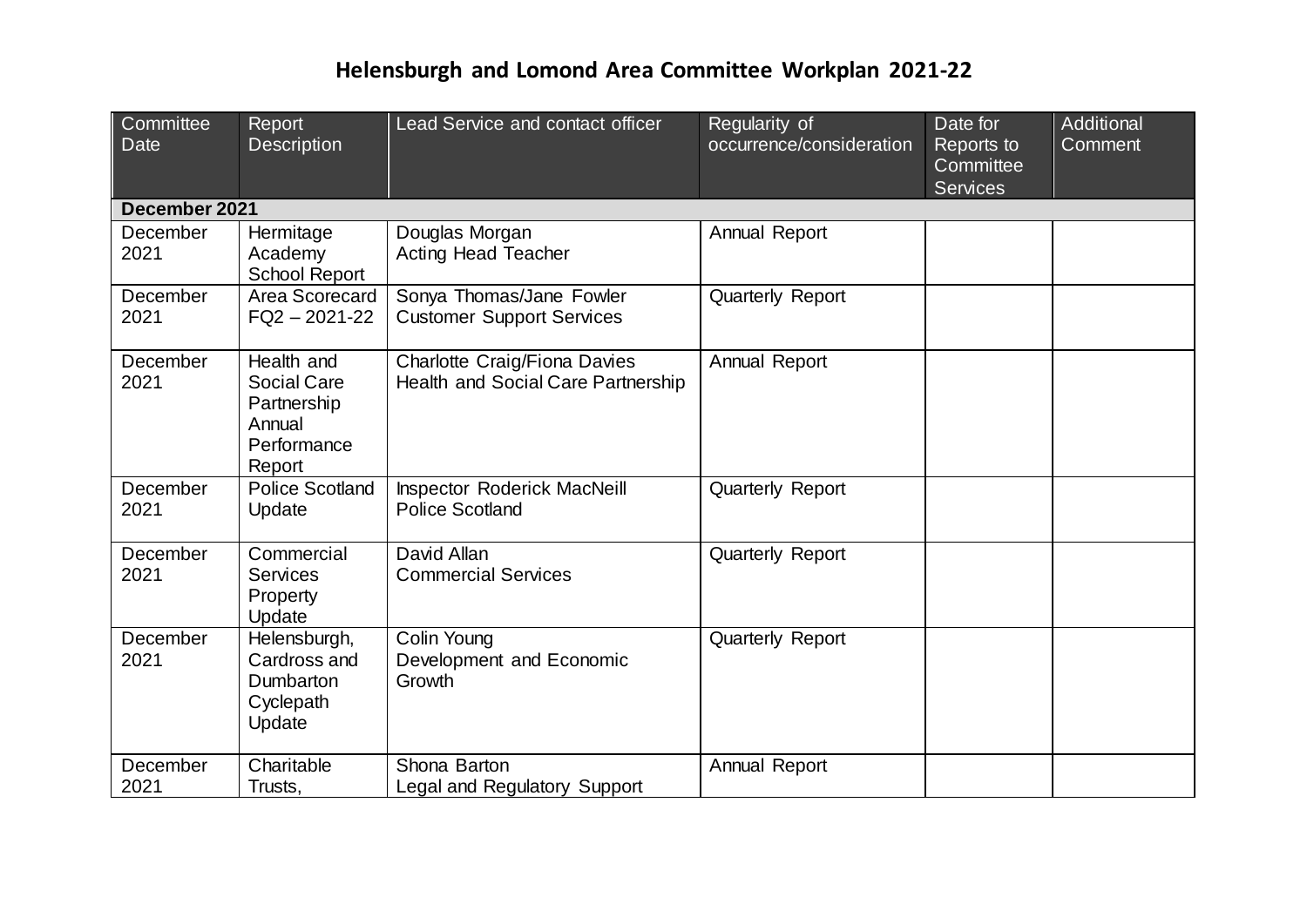| Committee<br><b>Date</b> | Report<br><b>Description</b>                                                                                                              | Lead Service and contact officer                             | Regularity of<br>occurrence/consideration | Date for<br>Reports to<br>Committee<br><b>Services</b> | Additional<br>Comment |
|--------------------------|-------------------------------------------------------------------------------------------------------------------------------------------|--------------------------------------------------------------|-------------------------------------------|--------------------------------------------------------|-----------------------|
|                          | Bequests and<br><b>Trust Funds</b>                                                                                                        |                                                              |                                           |                                                        |                       |
| December<br>2021         | Appointment to<br>Gourock,<br>Dunoon and<br>Kilcreggan<br>Harbour<br>Reference<br>Group and<br>Area<br>Community<br><b>Planning Group</b> | Shona Barton<br>Legal and Regulatory Support                 | One off Report                            |                                                        |                       |
| December<br>2021         | Piers and<br>Harbours $-$<br>Gourock -<br>Dunoon -<br>Kilcreggan<br>Harbour<br>Reference<br>Group                                         | <b>Scott Reid</b><br>Roads and Infrastructure Services       | One off Report                            |                                                        |                       |
| December<br>2021         | Roads and<br><b>Infrastructure</b><br><b>Services</b><br>Update                                                                           | <b>Jim Smith</b><br>Roads and Infrastructure Services        | Regular Report                            |                                                        |                       |
| December<br>2021         | Helensburgh<br>Waterfront<br>Development<br>$(HWD)$ –                                                                                     | Andrew Collins/Ross McLaughlin<br><b>Commercial Services</b> | Regular Report                            |                                                        |                       |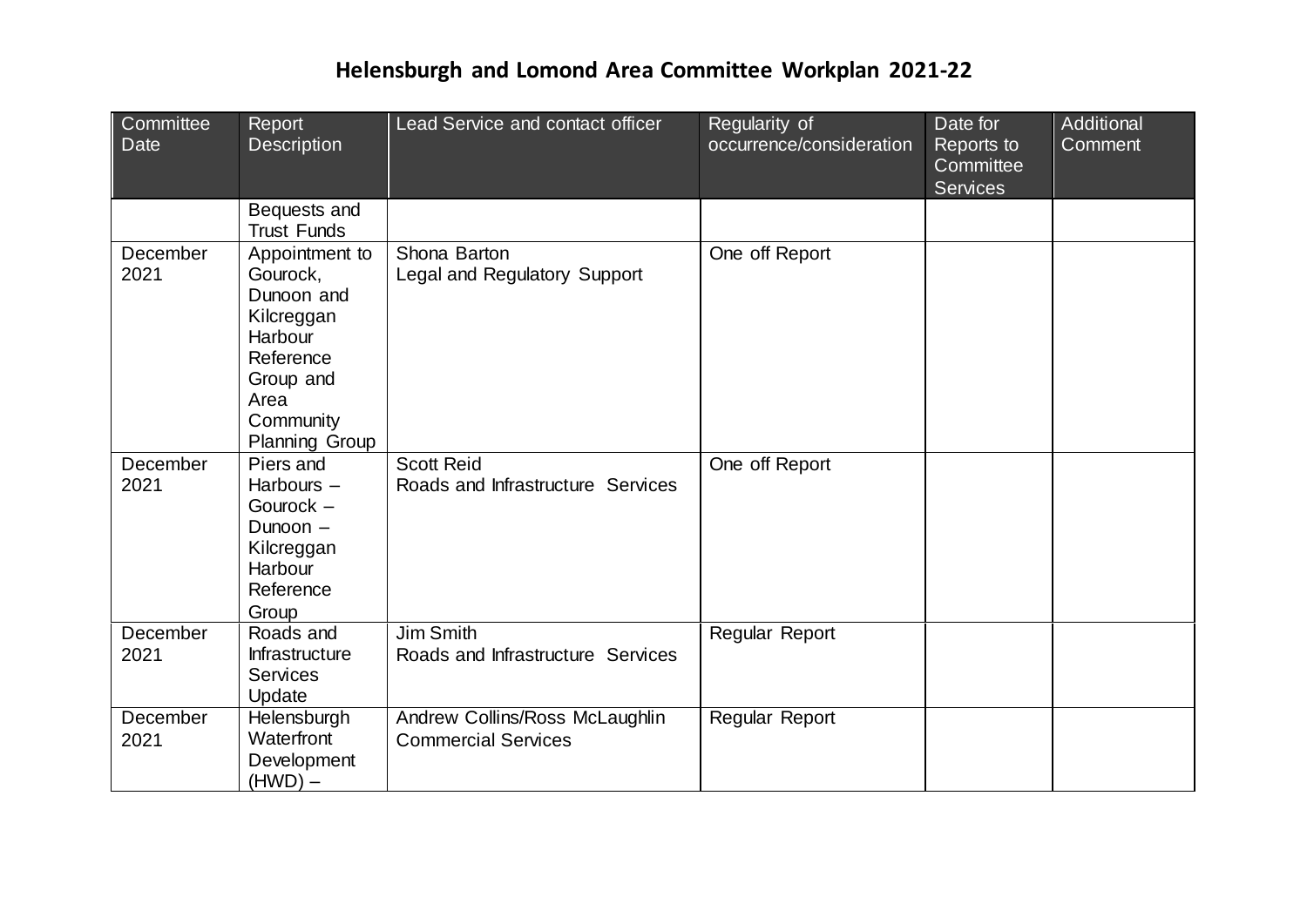| Committee<br>Date | Report<br><b>Description</b>                            | Lead Service and contact officer                             | Regularity of<br>occurrence/consideration | Date for<br>Reports to<br>Committee<br><b>Services</b> | Additional<br>Comment                                                                                                                                                        |
|-------------------|---------------------------------------------------------|--------------------------------------------------------------|-------------------------------------------|--------------------------------------------------------|------------------------------------------------------------------------------------------------------------------------------------------------------------------------------|
|                   | <b>Project Position</b><br>Update                       |                                                              |                                           |                                                        |                                                                                                                                                                              |
| December<br>2021  | Helensburgh<br><b>CARS</b><br>Governance                | Dianne Richardson<br>Development and Economic<br>Growth      | One Off Report                            |                                                        |                                                                                                                                                                              |
| <b>March 2022</b> |                                                         |                                                              |                                           |                                                        |                                                                                                                                                                              |
| <b>March 2022</b> | Quarterly<br>Performance<br>Scorecard-<br>FQ3 21/22     | Sonya Thomas<br>Improvement and HR                           | <b>Quarterly Report</b>                   |                                                        |                                                                                                                                                                              |
| March 2022        | Roads and<br><b>Infrastucture</b><br>Services<br>Update | Jim Smith<br>Roads and Infrastructure Services               | Annual Report                             |                                                        | To include<br>Roads Capital<br>Plan, Roads<br>and Amenities<br>Revenue Work<br>Plan<br>(Programmed),<br><b>Grass Cutting</b><br>Schedule and<br><b>Post Winter</b><br>Update |
| March 2022        | <b>Police Scotland</b><br>Update                        | <b>Inspector Roderick MacNeill</b><br><b>Police Scotland</b> | <b>Quarterly Report</b>                   |                                                        |                                                                                                                                                                              |
| March 2022        | Commercial<br>Services<br>Property                      | David Allan<br><b>Commercial Services</b>                    | <b>Quarterly Report</b>                   |                                                        |                                                                                                                                                                              |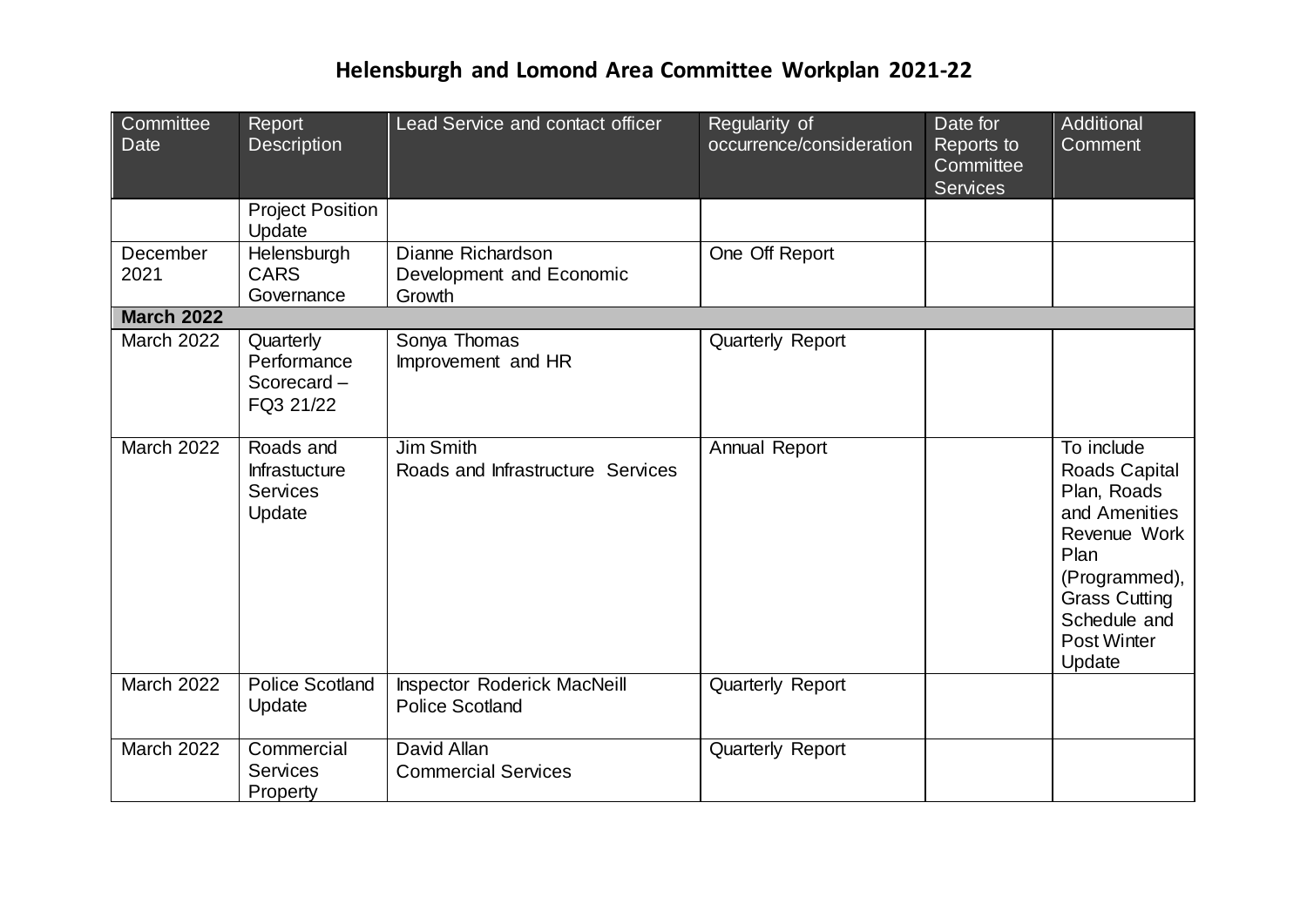| Committee<br><b>Date</b> | Report<br><b>Description</b>                                     | Lead Service and contact officer                            | Regularity of<br>occurrence/consideration | Date for<br>Reports to<br>Committee<br><b>Services</b> | Additional<br>Comment             |
|--------------------------|------------------------------------------------------------------|-------------------------------------------------------------|-------------------------------------------|--------------------------------------------------------|-----------------------------------|
|                          | Update                                                           |                                                             |                                           |                                                        |                                   |
| March 2022               | Helensburgh,<br>Cardross and<br>Dumbarton<br>Cyclepath<br>Update | Colin Young<br>Development and Economic<br>Growth           | <b>Quarterly Report</b>                   |                                                        |                                   |
| <b>March 2022</b>        | Strategic<br>Housing<br>Infrastructure<br>Programme              | Douglas Whyte<br>Development and Economic<br>Growth         | Annual Report                             |                                                        | Deferred from<br>December<br>2021 |
| <b>March 2022</b>        | Major Projects<br>Update                                         |                                                             | <b>Bi-Annual Report</b>                   |                                                        | Where<br>appropriate              |
| <b>Future Items</b>      |                                                                  |                                                             |                                           |                                                        |                                   |
|                          | Hermitage<br>$Academy -$<br>Curriculum<br><b>Review</b>          | Louise Connor<br>Education                                  | Update on progress                        |                                                        |                                   |
|                          | Helensburgh<br><b>Shopfronts</b>                                 | <b>Andrew Collins</b><br>Development and Economic<br>Growth | <b>Update Report</b>                      |                                                        |                                   |
|                          | Parking in<br>Helensburgh                                        | Hugh O'Neill<br>Roads and Infrastructure Services           |                                           |                                                        |                                   |
|                          | Helensburgh<br>Civic Furniture                                   | Shona Barton<br>Legal and Regulatory Support                | One Off Report                            |                                                        |                                   |
|                          | Helensburgh<br>Waterfront<br>Development                         | Andrew Collins/John Gordon<br><b>Commercial Services</b>    | <b>Updates on Progress</b>                |                                                        |                                   |